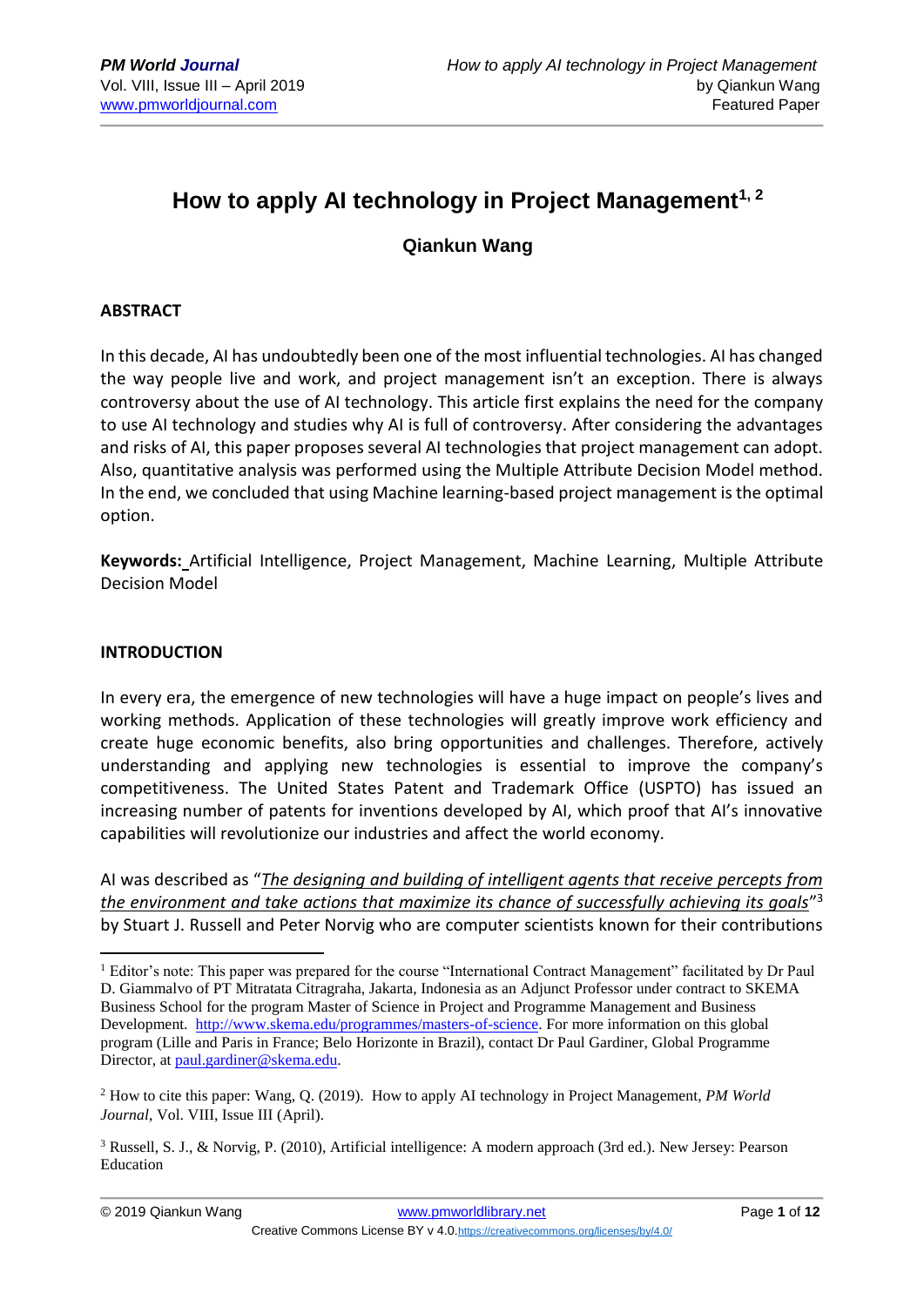to AI. It was born at a workshop in 1956. After more than 60 years of development, AI has achieved breakthrough development. Especially in the 21st century, high-performance hardware and massive amounts of data generated by the Internet have paved the way for it. Various complex algorithms are also implemented, such as convolutional neural networks (CNN), support vector machines (SVM), decision trees and so on. These technologies have been researched by scientists and have produced many new applications such as face recognition, image recognition, and natural language processing, which have brought changes to various industries.

Briefly summarize the process of machine learning. The user provides a large amount of data to the computer and selects the appropriate model and algorithm. The program utilizes the data to adjust the parameters and refine the model. This model will become a black box that predicts the corresponding result based on the input. For example, by entering a large number of pictures with cats, the program learns the characteristics of the cat and can identify whether there are cats in the picture. Complex algorithms allow programs to automatically discover the implicit information in the data, which may be easily overlooked by humans. Therefore, AI is often used to analyze data that people already have and predict possible outcomes which can be useful when people are trying to do risk management. By using visualization methods, AI is also skilled at discovering slowly changing trends of data. One of the applications based on AI is Natural Language Processing (NLP). By utilizing this technology, the computer can finish some simple but repetitive jobs, such as sorting emails, automatically extracting keywords from the emails or messages, and recognize the time point and add it to user's calendar.

### **Step 1 Problem Definition**

It seems like AI should be welcomed by everyone because of its good performance. In fact, there is still a lot of controversy about whether to use AI. The main reasons are:

### **(1) People afraid that AI will take away jobs**

According to a user survey from Atlassian, 87% of respondents said AI would change their job in the next three years and the same number said that some part of their job could be done by Al<sup>4</sup>. This survey shows that AI technology is gradually being applied to diverse industries and many people are beginning to feel anxious, worrying that AI will replace their work.

### **(2) People fear failure**

Because the AI system is a kind of complex system, some people worry that over-reliance on AI will lead to serious consequences, for example, the car accident caused by autonomous driving technology. AI calculation errors may cause the project to fail.

<u>.</u>

<sup>4</sup> Atlassian. (2017, April 7). 3 ways AI will change project management for the better. Retrieved from <https://www.atlassian.com/blog/software-teams/3-ways-ai-will-change-project-management-better>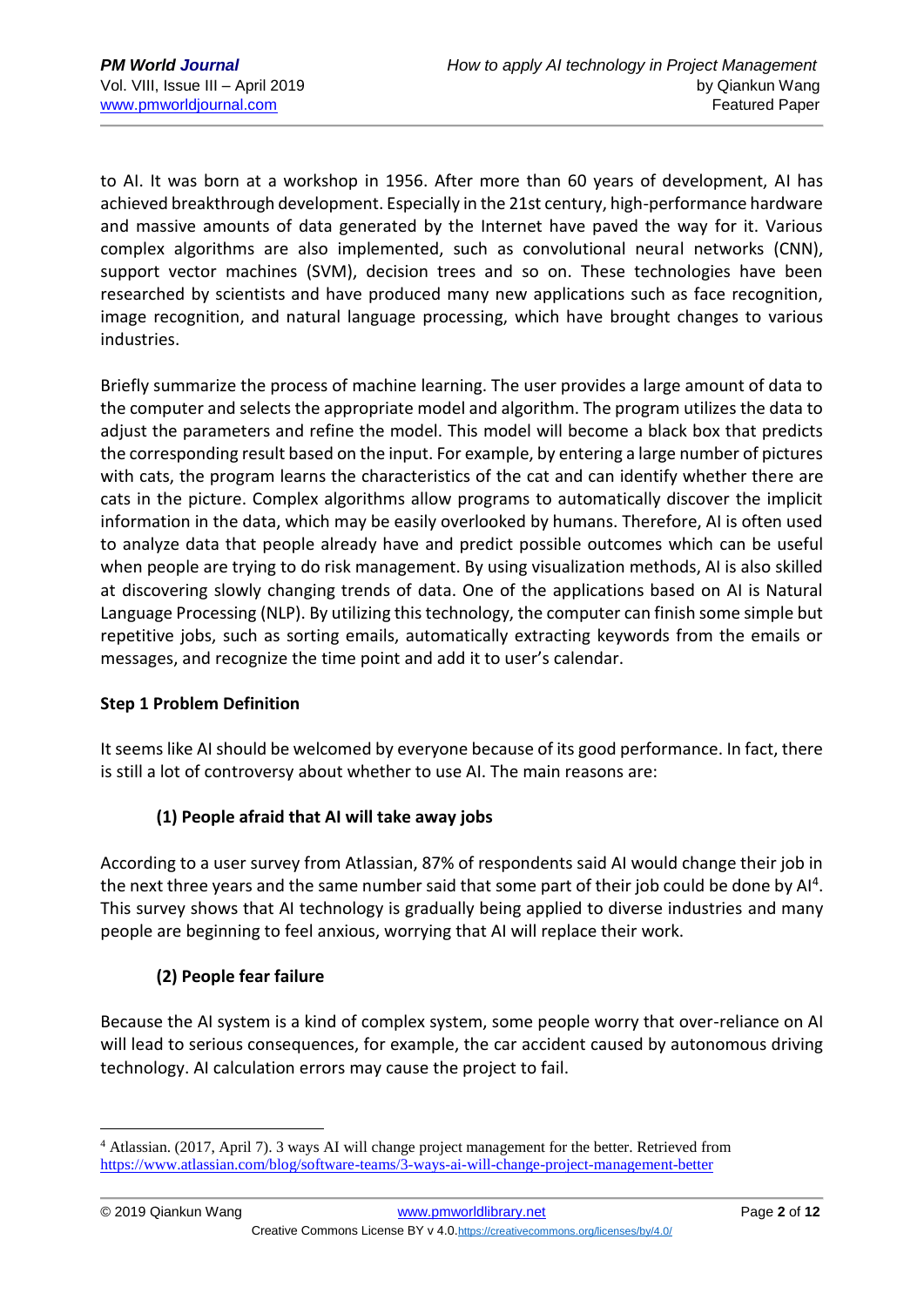### **(3) People fear of abuse of AI**

AI is now used in the advertising industry. Websites can provide customized ads for users, which makes people worry about their privacy.

After analyzing the above reasons, we can conclude that the **root cause** of the problem is: people don't know how to use AI technology properly in project management.

In this paper, the two questions below will be researched:

- (1) What is AI project management?
- (2) What are the feasible alternatives for using AI in project management?

#### **METHODOLOGY**

#### **Step 2 Feasible Alternatives**

Project management AI is called "*an integrated system that can administrate projects without requiring human input.*" <sup>5</sup> Nowadays, AI can be considered as these two types: Narrow AI (or Weak AI), Artificial General Intelligence (or Strong AI)<sup>6</sup>.

Narrow AI, which lacks the flexibility of dealing with different tasks, are well-trained to solve a specific problem and may be more powerful than human in their domain. Famous examples are DeepMind's AlphaGo and IBM's Deep Blue which are proficient in chess and can defeat human players. Obviously, it is not appropriate to let them solve other problems.

Artificial General Intelligence, or strong AI, can be as flexible as humans and combines the advantages of a computer which means it can use massive amounts of data to get more reliable answers and reduce risks. The interesting thing is that most scientists think it will be implemented even though it's still just speculation.

From weak AI to strong AI, the technical breakthrough influences the forms of AI in project management, and it's mainly considered as four different types<sup>7</sup>:

- (1) Integration & Automation (IA)
- (2) Chatbot Assistant (CA)
- (3) Machine learning-based project management (MLPM)

1

<sup>5</sup> Burger, R. (2017, June 12). I, project manager: The rise of artificial intelligence in the workplace. Retrieved from <https://blog.capterra.com/i-project-manager-the-rise-of-artificial-intelligence-in-the-workplace/>

<sup>6</sup> Wirth, N. (2018). Hello marketing, what can artificial intelligence help you with?. international journal of market research, 60(5), 435-438.

<sup>7</sup> Lahmann, M. (2018, September 7). AI will transform project management. Are you ready? Retrieved from [https://www.pwc.ch/en/insights/risk/transformation-assurance-ai-will-transform-project-management-are-you](https://www.pwc.ch/en/insights/risk/transformation-assurance-ai-will-transform-project-management-are-you-ready.html)[ready.html](https://www.pwc.ch/en/insights/risk/transformation-assurance-ai-will-transform-project-management-are-you-ready.html)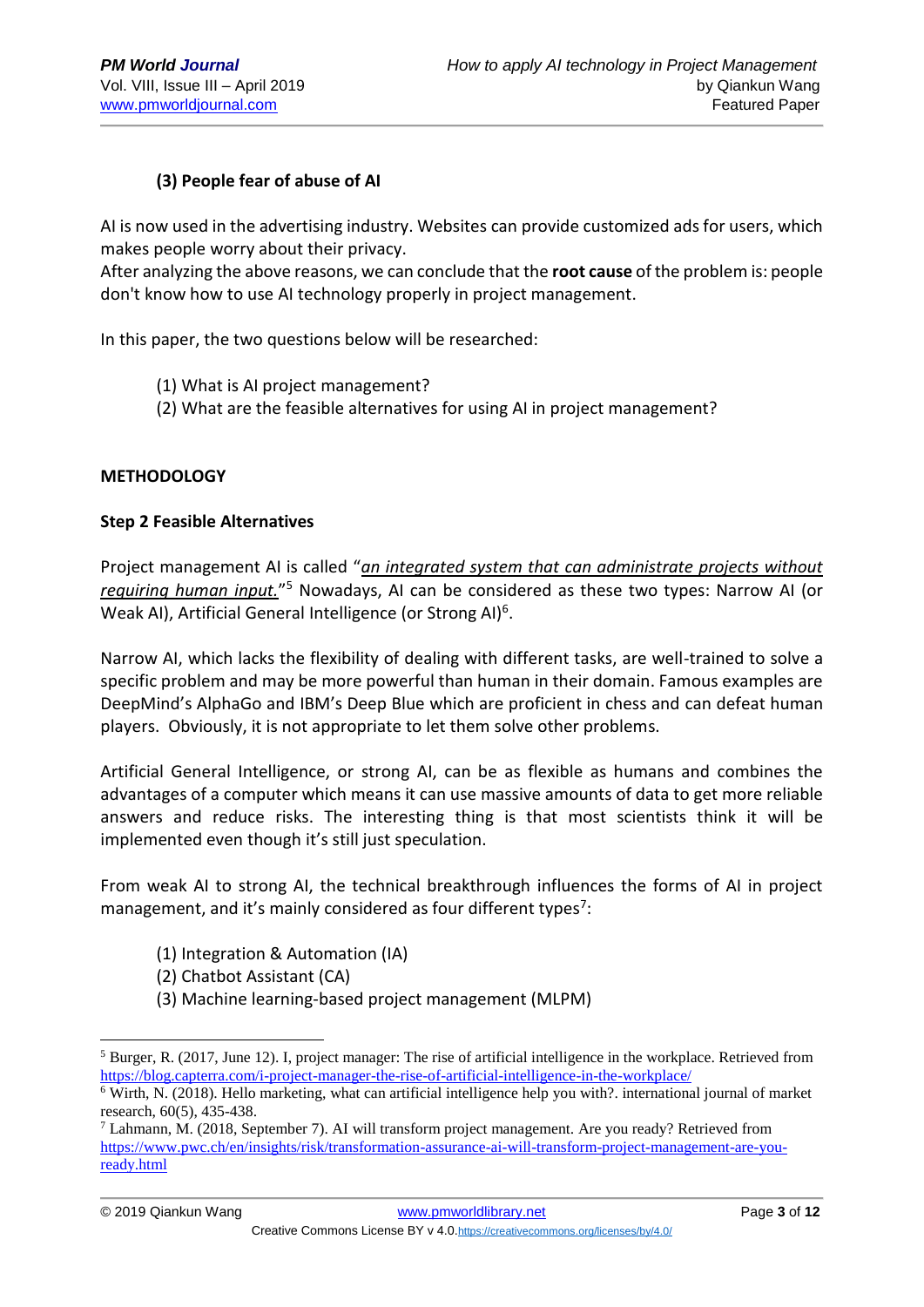### (4) Autonomous Project Management (APM)

We are going to use the Multiple Attribute Decision Model (MADM) method to help analyze the question. To select the best alternative, we will list the possible options and attributes in the table. The options will be marked by different scores which represent different performance in each attribute. We will do further research by using quantifying methods of the MADM. We will also use the compensatory methods to rank the attributes and get the weighted score for each option by multiplication. We will explain the result at the end of this paper.

| PI        | ТC       | <b>RD</b> | <b>TM</b>  | <b>IHR</b> | Score |
|-----------|----------|-----------|------------|------------|-------|
| Excellent | Low      | Little    | Mature     | Little     |       |
| Good      | Fair     | Fair      | Developed  | Ordinary   |       |
| Fair      | A lot of | A lot of  | Developing | A lot of   |       |
| Poor      | Huge     | Huge      | Designing  | Huge       |       |

Table 1 Different degrees of alternatives and corresponding score<sup>8</sup>

#### **Step 3 Development of feasible alternative**

We have four alternatives.

### **(1) Integration & Automation (IA)**

This represents the level of narrow AI including many specific functions. Some companies use computer vision to check the product quality automatically. Natural language processing (NLP) can help extract keywords from emails. By 2030, as much as 80% of routine work could be eliminated<sup>9</sup>. Project Manager will have more time to deal with other complex tasks.

### **(2) Chatbot Assistant (CA)**

This option allows AI to take over menial work such as organizing a regular meeting, analyzing the emotion of people and answering some simple question. As an assistant, AI improves the efficiency of human-computer interaction.

1

<sup>8</sup> By author

<sup>&</sup>lt;sup>9</sup> Meulen, R. (2017, May 16). Smart machines to take over most routine PPM work. Retrieved from <https://www.gartner.com/smarterwithgartner/smart-machines-to-take-over-most-routine-ppm-work/>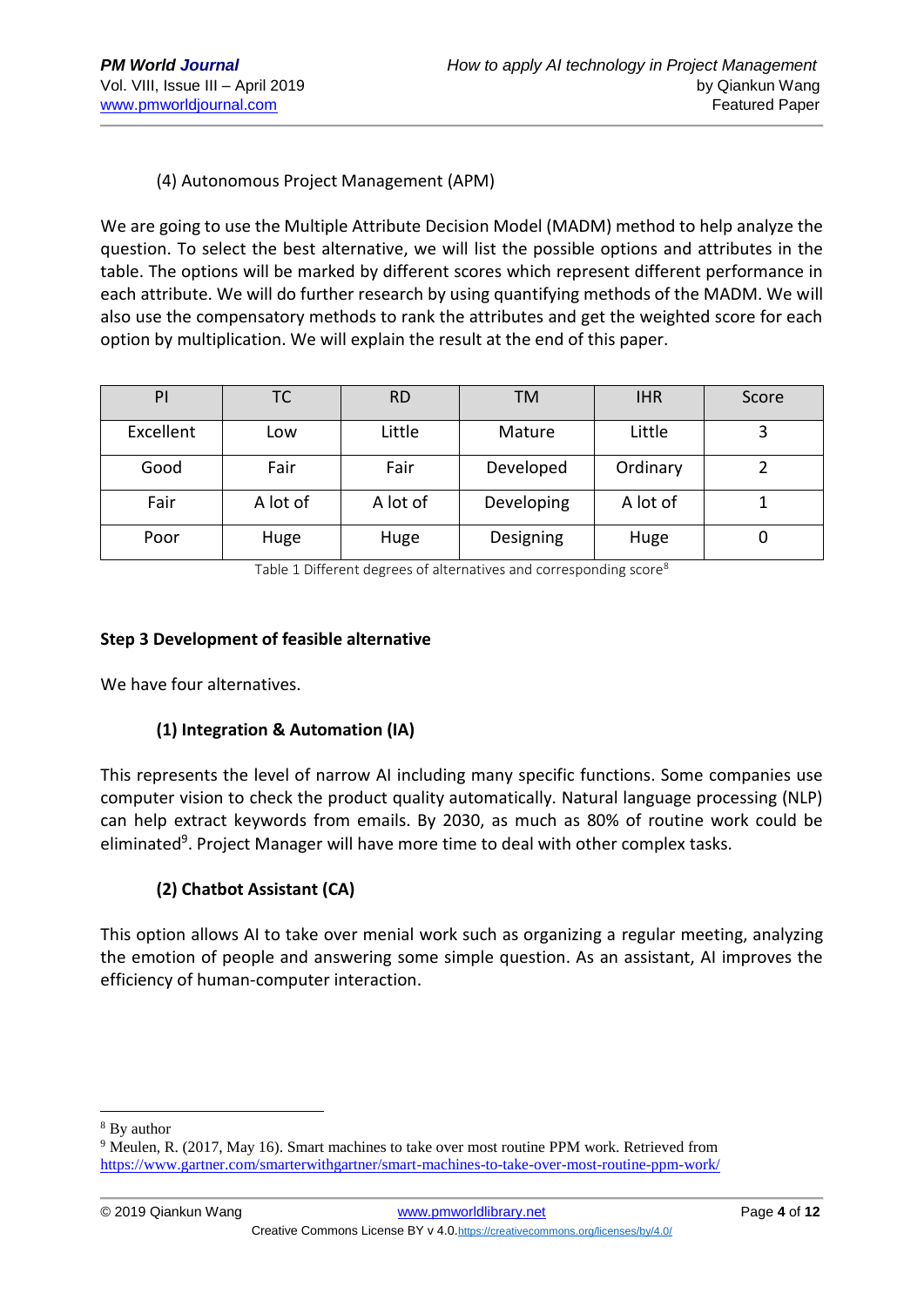### **(3) Machine learning-based project management (MLPM)**

This option means that AI will have an impact on the decision. To analyze a project, AI needs plenty of past case data which can be a form of "experience" for AI. When project managers input the data of current project, AI can assess the progress of the project, predict whether the cost exceeds the standard, predict the probability of being behind schedule, and even find out possible problems in advance. It's important to note that AI is good at identifying slowly ramping trends in the stream of data while humans are not. The more data AI gets, the more reliable its analysis results are. AI reports a feasible solution to the project managers based on the analysis results, but the final decision is still in the hands of humans.

### **(4) Autonomous Project Management (APM)**

APM represents the level of strong AI. At this stage, AI can proactively get the information it needs to analyze and manage the project. AI will take the decision and take reasonable action to create value to meet key stakeholders. As mentioned before, this technology has not been implemented, but most scientists have analyzed and hold the view that it is about to be implemented. It is not sensible to ignore it.

#### **Step 4 Selection of criteria**

Project management is defined as "*The planning, scheduling, and controlling of project activities to achieve performance, cost, and time objectives, for a given scope of work, while using resources efficiently and effectively.*" <sup>10</sup> We choose these attributes to analysis the alternatives above:

- (1) Performance Improvement (PI)
- (2) Technical Cost (TC)

There are challenges related to AI's adoption which we need to bring into consideration as well. After some investigations, we have chosen the following terms as our attributes:

- (3) The Requirement of Data  $(RD)^{11}$
- (4) Technical Maturity (TM)<sup>12</sup>

1

(5) Impact on Human Resources  $(HIR)^{13}$ 

<sup>11</sup> Korolov, M. (2018, February 13). AI's biggest risk factor: Data gone wrong. Retrieved from [https://www.cio.com/article/3254693/artificial-intelligence/ais-biggest-risk-factor-data-gone-wrong.html#tk.cio\\_rs](https://www.cio.com/article/3254693/artificial-intelligence/ais-biggest-risk-factor-data-gone-wrong.html#tk.cio_rs)

<sup>&</sup>lt;sup>10</sup> Definition of Project management from the brochure by Management Concepts Inc. 1999 Retrieved Nov 18, 2018, fro[m http://www.maxwideman.com/pmglossary/PMG\\_P16.htm](http://www.maxwideman.com/pmglossary/PMG_P16.htm)

<sup>&</sup>lt;sup>12</sup> Violino, B. (2018, February 19). Risky AI business: Navigating regulatory and legal dangers to come. Retrieved fro[m https://www.cio.com/article/3256031/artificial-intelligence/risky-ai-business-navigating-regulatory-and-legal](https://www.cio.com/article/3256031/artificial-intelligence/risky-ai-business-navigating-regulatory-and-legal-dangers-to-come.html)[dangers-to-come.html](https://www.cio.com/article/3256031/artificial-intelligence/risky-ai-business-navigating-regulatory-and-legal-dangers-to-come.html)

 $\frac{13}{13}$  Six challenges to tackle before artificial intelligence redesigns healthcare. (2017, November 23). Retrieved from <https://medicalfuturist.com/six-challenges-to-tackle-before-artificial-intelligence-redesigns-healthcare>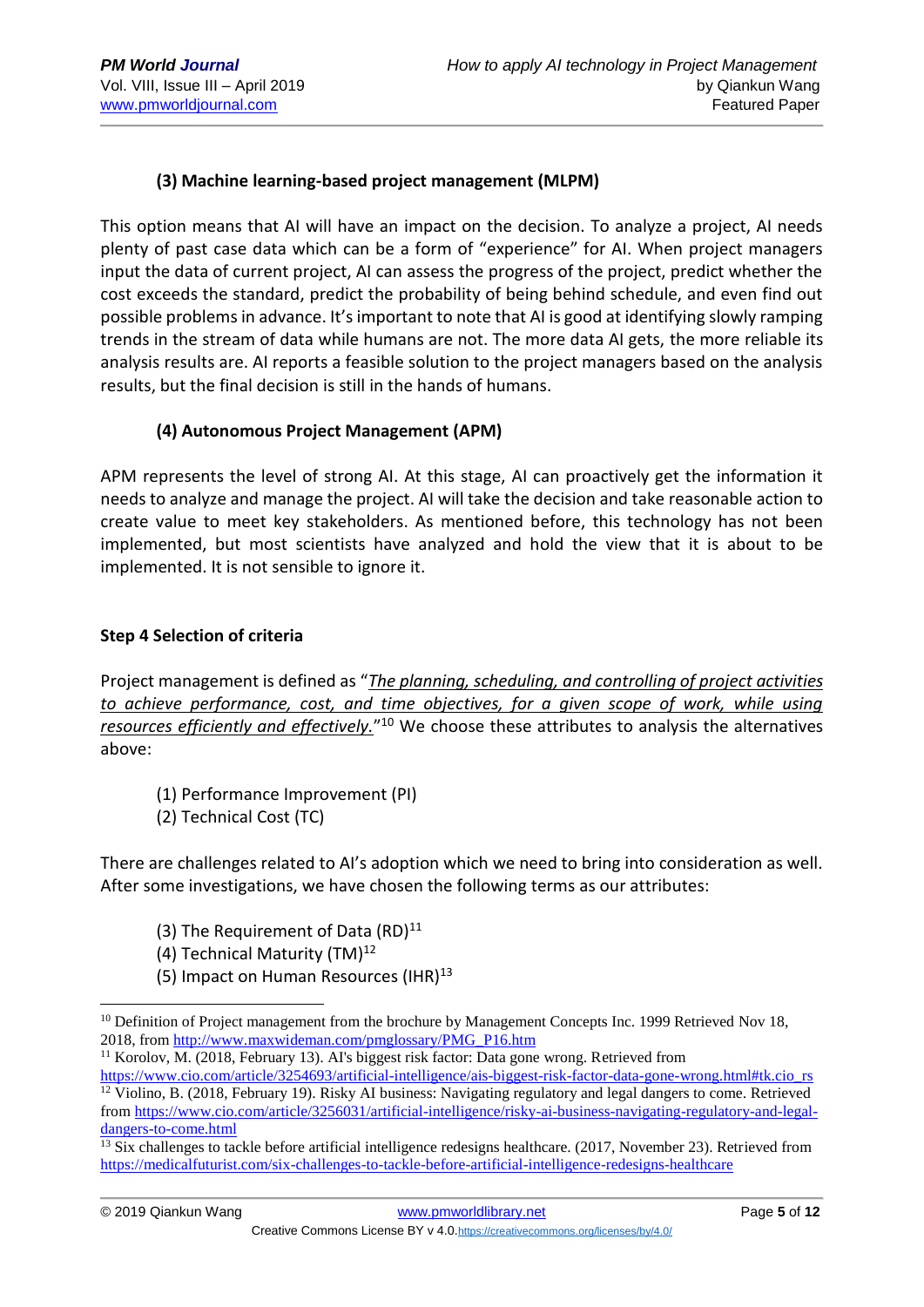We have selected five attributes that describe the characteristics of each option, as detailed below:

### **(1) Performance Improvement (PI)**

AI has significant advantages when analyzing large amounts of data and dealing with repetitive tasks. Otherwise, through analyzing data, AI can discover problems that humans can't find and propose new and creative solutions.

### **(2) Technical Cost (TC)**

In most cases, companies will not research new technologies themselves. Instead, they will buy professional services, which will also increase the cost of the project.

#### **(3) the Requirement of Data (RD)**

The more complex the function is, the more data is needed. This may lead to privacy issues. And the resources of data can be a problem too. Not many companies have enough data to train the model.

#### **(4) Technical Maturity (TM)**

AI technology is a cutting-edge technology that is still evolving. The maturity of the technology will affect the reliability of the method and the accuracy of the prediction. Over-reliance on immature technology will lead to project failure.

#### **(5) Impact on Human Resources (IHR)**

Automation reduces employee demand and leads to unemployment. These effects will push project members to be anxious and affect the reputation of the company which eventually leads to a decline in profits.

|                | PI | <b>TC</b> | <b>RD</b> | <b>TM</b> | <b>IHR</b> |
|----------------|----|-----------|-----------|-----------|------------|
| P <sub>1</sub> |    |           |           |           |            |
| <b>TC</b>      |    |           |           |           |            |
| <b>RD</b>      |    |           |           |           |            |
| <b>TM</b>      | ∩  | 4         |           |           |            |
| <b>IHR</b>     | ∩  |           |           |           |            |

We will measure the weight of each attribute.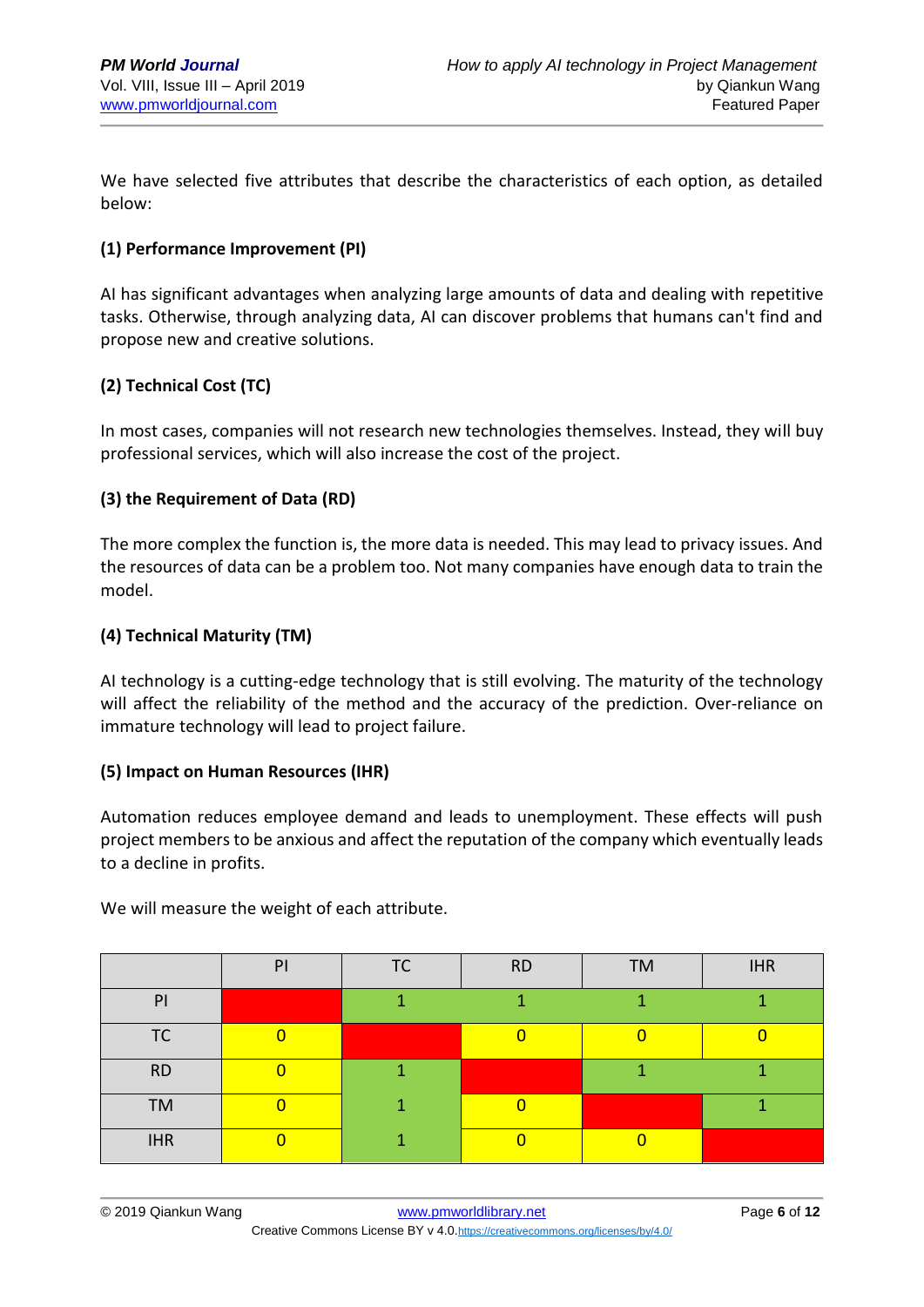Table 2 Pair-wise comparison of attributes<sup>14</sup>

As is showed above, the Performance Improvement is the most important attribute. Projects need to bring value to stakeholders, and a high level of performance improvement can help the company to keep competitive in the new era. The second important attribute is the Requirement of Data. About 49% of IT decision-makers reported that "their organization is unable to deploy the AI technologies they want because their data is not ready to support the requirements of AI technologies."<sup>15</sup>

#### **FINDINGS**

#### **Step 5 Summarize**

According to the MADM method, we will measure each alternative in the table below.

|            | IA | <b>CA</b> | <b>MLPM</b> | APM |
|------------|----|-----------|-------------|-----|
| PI         |    |           |             |     |
| ТC         | о  |           |             |     |
| <b>RD</b>  |    |           |             |     |
| <b>TM</b>  | о  |           |             |     |
| <b>IHR</b> |    |           |             |     |

Table 3: Alternative scores<sup>16</sup>

Based on the table we created, we can get a new table with relative ranking as below.

|            | <b>Ordinal Ranking</b> | <b>Relative Ranking</b> |  |
|------------|------------------------|-------------------------|--|
| PI         |                        | APM>MLPM>CA=IA          |  |
| <b>RD</b>  |                        | MLPM=IA>CA=APM          |  |
| <b>TM</b>  |                        | IA>CA=MLPM>APM          |  |
| <b>IHR</b> |                        | MLPM>CA>APM>IA          |  |

<sup>&</sup>lt;sup>14</sup> By Author

1

 $16$  By Author

<sup>15</sup> Davos. (2018, January 23). Infosys research: Business leaders adapt as enterprise AI moves beyond experimentation. Retrieved from [https://www.infosys.com/newsroom/press-releases/Pages/enterprise-ai-beyond](https://www.infosys.com/newsroom/press-releases/Pages/enterprise-ai-beyond-experimentation.aspx)[experimentation.aspx](https://www.infosys.com/newsroom/press-releases/Pages/enterprise-ai-beyond-experimentation.aspx)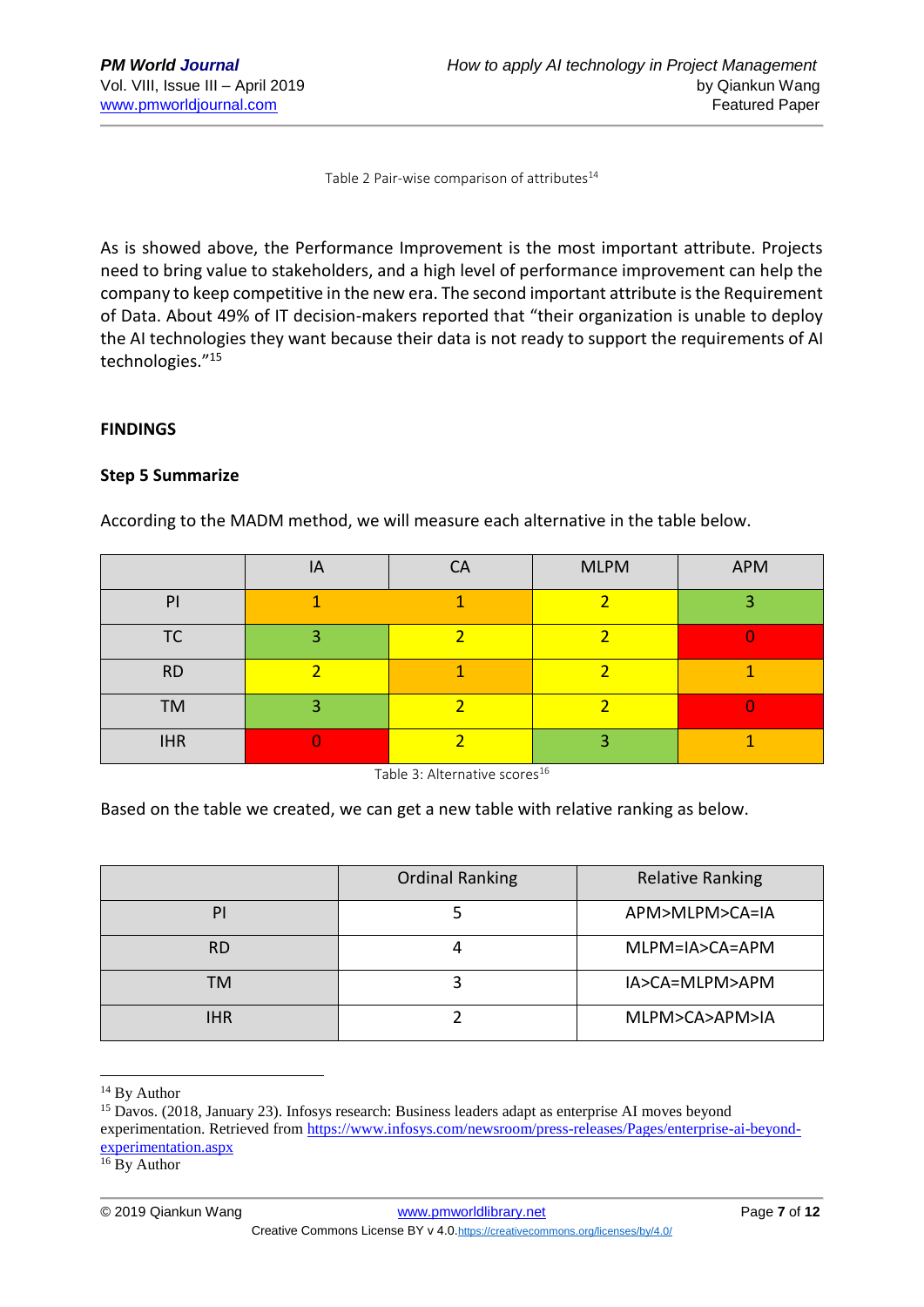| ◡   |    | IA>CA=MLPM>APM |
|-----|----|----------------|
| Sum | -- | Na             |

Table 4 Relative ranking<sup>17</sup>

The relative ranking isn't clear enough, so we are going to use quantitative analysis by calculating the weighted alternative score to find the best alternative.

|            | Normalized    | IA   | <b>CA</b> | <b>MLPM</b> | <b>APM</b> |
|------------|---------------|------|-----------|-------------|------------|
|            | weight        |      |           |             |            |
| PI         | $5/15=0.33$   | 0.33 | 0.33      | 0.66        | 0.99       |
| <b>TC</b>  | $1/15=0.06$   | 0.18 | 0.12      | 0.12        | 0          |
| <b>RD</b>  | $4/15 = 0.27$ | 0.54 | 0.27      | 0.54        | 0.27       |
| <b>TM</b>  | $3/15=0.2$    | 0.6  | 0.4       | 0.4         | 0          |
| <b>IHR</b> | $2/15=0.13$   | 0    | 0.26      | 0.39        | 0.13       |
| Sum        | 1             | 1.65 | 1.38      | 2.11        | 1.39       |

Table 5 Weighted alternative score<sup>18</sup>

| Alternative | Ranking |
|-------------|---------|
| <b>MLPM</b> |         |
| ΙA          |         |
| CА          |         |
| <b>APM</b>  |         |

Table 6 Alternatives and ranking<sup>19</sup>

### **Step 6 Selection of the preferred alternative**

According to the tables in step 5, we can see that the Machine learning-based project management (MLPM) is the best choice and the APM is the worst.

### **(1) PI**

By using the machine learning-based system, the software can predict the tendency of project result. It learns from the previous project experience and judges if the project will exceed the budget or delay. IA and CA will also improve performance but in some simpler work. They focus on repetitive tasks and simple task resolution, but recently, a survey shows that the most

1

<sup>&</sup>lt;sup>17</sup> By Author

<sup>18</sup> By Author

<sup>&</sup>lt;sup>19</sup> By Author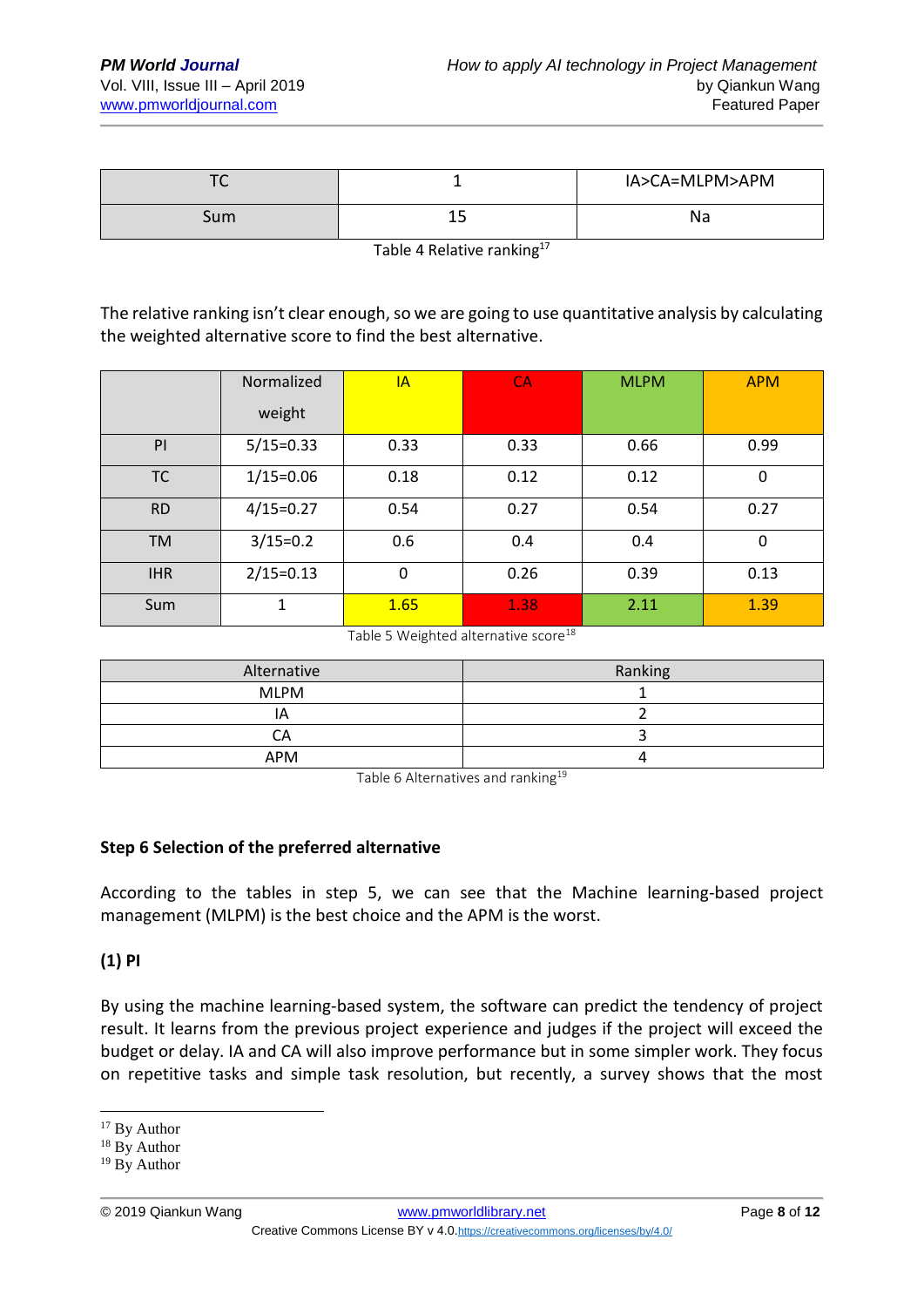common reasons for IT project failure are project management failures such as unexpected risks or inaccurate estimates<sup>20</sup>. Solving repetitive tasks does not bring many benefits to the project, so the MLPM will have a higher performance improvement.

### **(2) RD and TM**

As for the data requirement, CA and APM need a common resolution which means they need a lot of data from different domains and different companies. This will result in increased costs and, moreover, this may lead to privacy and legal issues. MLPM is different. Some researchers hold the view that MLPM shall provide suggestions or risk analysis which is dependent on each user and project type and there have been related research and papers on this issue $^{21}$ . It is entirely possible to use very little data for MLPM.

#### **(3) IHR and TC**

As mentioned above, people are worried that AI will replace their work and some jobs have already been replaced by automation and chatbot. MLPM is quite different. The MLPM system requires the right data, so the project team using MLPM needs to filter, format, and delete unwanted and erroneous information which called "data clean" by data scientists. The results produced by the MLPM system are also data which need to be analyzed. Because of this, companies will hire more people to update and analyze data or maintain programs and develop algorithms<sup>22</sup>. Besides, companies will pay more attention to the design team because of efficiency improvement. More creative work will be provided. As we discussed in PI, the benefits of AI technology will cover its cost except for APM. Scientists believe that it will bring huge benefits and they estimate the time node of its arrival, but it is true that the cost of developing it now is too high and unnecessary for the company. With a lot of paper support and software prototypes, MLPM is more realistic.

#### **Step 7 Performance monitoring**

To monitor the result of the alternative, we collect the project data for three years after implementing the alternative in this paper. If the method works well, the data will show a tendency as below:

- (1) The project failure rate shall decrease.
- (2) The cost performance index (CPI) of the project shall increase.
- (3) The schedule performance index (SPI) of the project shall increase.

<u>.</u>

<sup>&</sup>lt;sup>20</sup> Greene, J. (2018, May 20). The top 9 reasons for IT project failure: Is your project at risk? Retrieved from <https://www.askspoke.com/blog/it/reasons-for-it-project-failure/>

<sup>&</sup>lt;sup>21</sup> Pedroso, M. (2017, May). Application of machine learning techniques in project management tools. Retrieved fro[m https://fenix.tecnico.ulisboa.pt/downloadFile/1689244997257463/EA.pdf](https://fenix.tecnico.ulisboa.pt/downloadFile/1689244997257463/EA.pdf)

<sup>&</sup>lt;sup>22</sup> Schwartz, P. (2018, May 29). Why AI will create jobs. Retrieved from [https://www.strategy](https://www.strategy-business.com/article/Why-AI-Will-Create-Jobs?gko=c2a84)[business.com/article/Why-AI-Will-Create-Jobs?gko=c2a84](https://www.strategy-business.com/article/Why-AI-Will-Create-Jobs?gko=c2a84)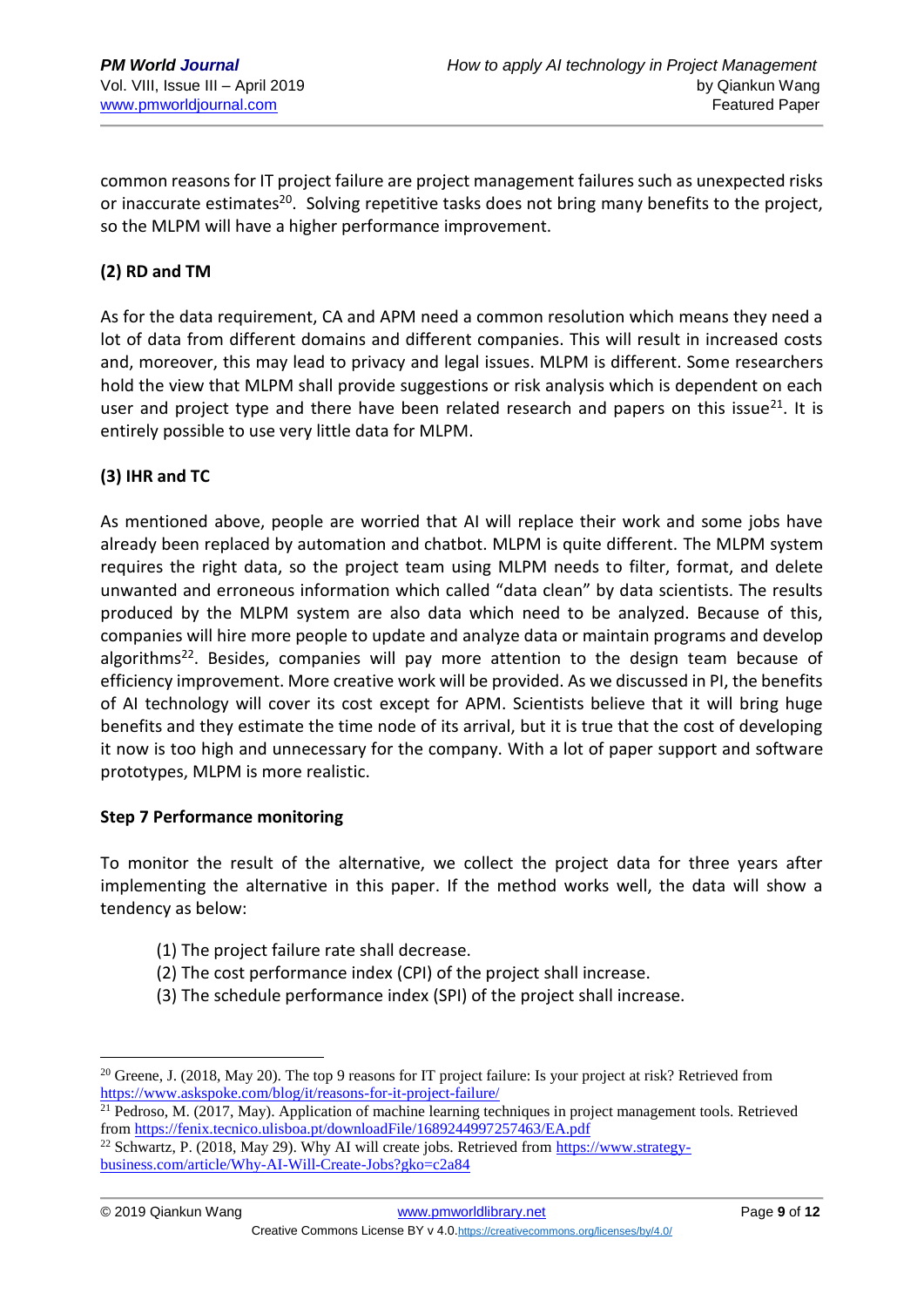#### **CONCLUSION**

We can now answer to the questions asked at the beginning of this research:

- (1) What is AI project management?
- (2) What are the feasible alternatives for using AI in project management?

AI plays an important role in maintaining the company's competitiveness and improving profits. Applying it to project management can effectively improve the efficiency of the project team. People use AI for project management in the form of IA, CA, MLPM and APM. Considering PI, RD, TM, TC, and IHR, the best way people work with AI is MLPM. The point of this paper is that companies should pay attention to MLPM. Study MLPM or use third-party services to change traditional project management methods. Project managers should keep up with the times as well. Learn AI project management and apply it to work. AI can be a good assistant for in project management.

#### **BIBLIOGRAPHY**

- 1. Melançon & Matthew, (Mar 2018), The USPTO's Sisyphean Plan: Increasing manpower will not match artificial intelligence's inventive capabilities. Texas Law Review. 96(4), p873-889.
- 2. Russell, S. J., & Norvig, P. (2010), Artificial intelligence: A modern approach (3rd ed.). New Jersey: Pearson Education.
- 3. Atlassian. (2017, April 7). 3 ways AI will change project management for the better. Retrieved from [https://www.atlassian.com/blog/software-teams/3-ways-ai-will-change](https://www.atlassian.com/blog/software-teams/3-ways-ai-will-change-project-management-better)[project-management-better](https://www.atlassian.com/blog/software-teams/3-ways-ai-will-change-project-management-better)
- 4. Branscombe, M. (2018, January 12). How AI could revolutionize project management. Retrieved from [https://www.cio.com/article/3245773/project-management/how-ai](https://www.cio.com/article/3245773/project-management/how-ai-could-revolutionize-project-management.html)[could-revolutionize-project-management.html](https://www.cio.com/article/3245773/project-management/how-ai-could-revolutionize-project-management.html)
- 5. Wirth, N. (2018). Hello marketing, what can artificial intelligence help you with?. international journal of market research, 60(5), 435-438.
- 6. Ubaid, A. (2018, June 4). The positive impact of artificial intelligence in project management. Retrieved fro[m https://blog.taskque.com/introducing-ai-powered](https://blog.taskque.com/introducing-ai-powered-machine-project-management/)[machine-project-management/](https://blog.taskque.com/introducing-ai-powered-machine-project-management/)
- 7. Lahmann, M. (2018, September 7). AI will transform project management. Are you ready? Retrieved from [https://www.pwc.ch/en/insights/risk/transformation-assurance-ai-will](https://www.pwc.ch/en/insights/risk/transformation-assurance-ai-will-transform-project-management-are-you-ready.html)[transform-project-management-are-you-ready.html](https://www.pwc.ch/en/insights/risk/transformation-assurance-ai-will-transform-project-management-are-you-ready.html)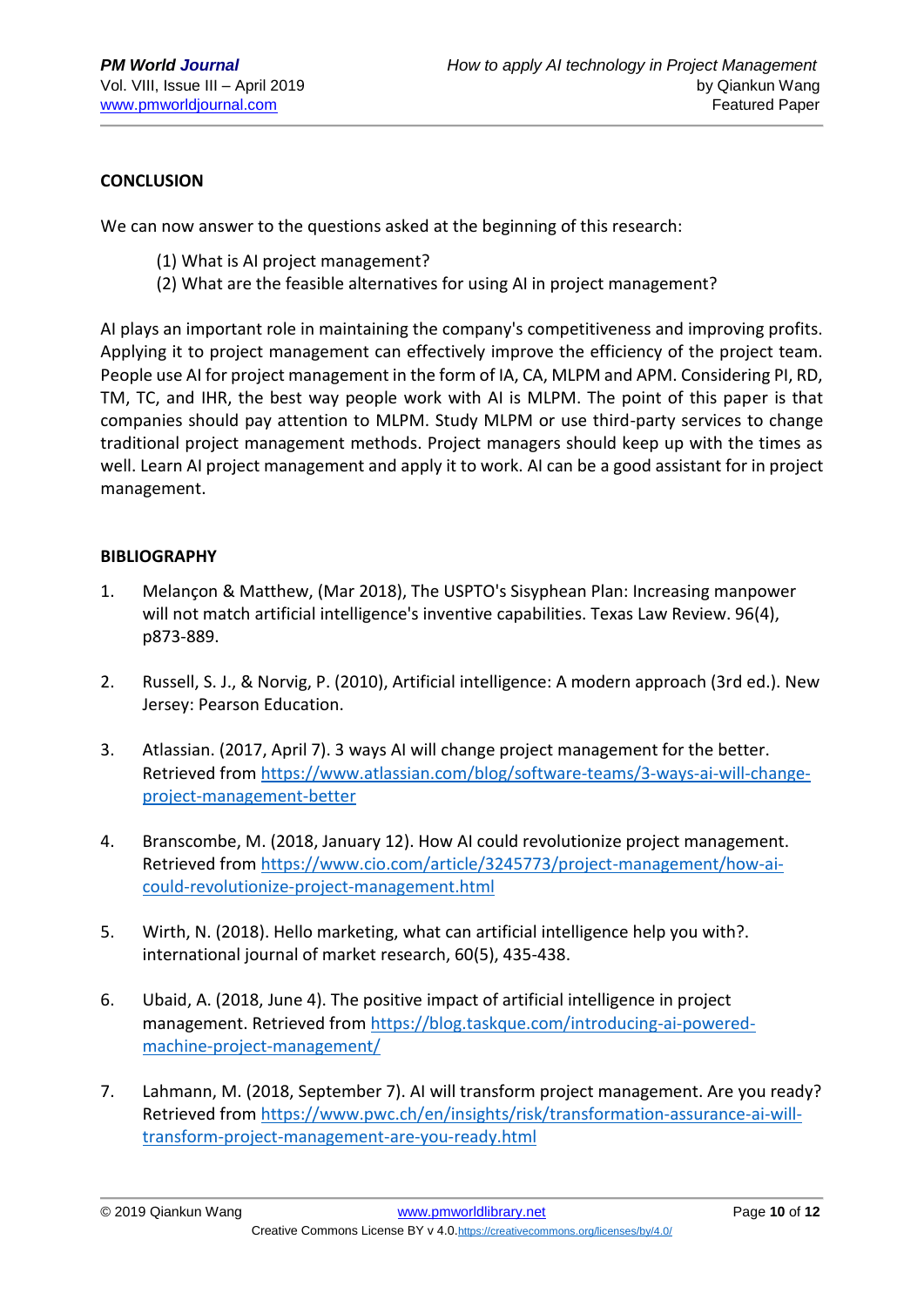- 8. Bellam, S. (2018). Robotics vs Machine Learning vs Artificial Intelligence: Identifying the Right Tools for the Right Problems. Credit & Financial Management Review, 24(2), 1-10.
- 9. Krakovsky, M. (2018). Artificial (Emotional) Intelligence. Communications of the ACM, 61(4), 18-19.
- 10. WILSON, J. (2018). Collaborative Intelligence: Humans and AI Are Joining Forces. Harvard Business Review, 96(4), 114-123.
- 11. Burger, R. (2017, June 12). I, project manager: The rise of artificial intelligence in the workplace. Retrieved from [https://blog.capterra.com/i-project-manager-the-rise-of](https://blog.capterra.com/i-project-manager-the-rise-of-artificial-intelligence-in-the-workplace/)[artificial-intelligence-in-the-workplace/](https://blog.capterra.com/i-project-manager-the-rise-of-artificial-intelligence-in-the-workplace/)
- 12. Meulen, R. (2017, May 16). Smart machines to take over most routine PPM work. Retrieved from [https://www.gartner.com/smarterwithgartner/smart-machines-to-take](https://www.gartner.com/smarterwithgartner/smart-machines-to-take-over-most-routine-ppm-work/)[over-most-routine-ppm-work/](https://www.gartner.com/smarterwithgartner/smart-machines-to-take-over-most-routine-ppm-work/)
- 13. Davos. (2018, January 23). Infosys research: Business leaders adapt as enterprise AI moves beyond experimentation. Retrieved from [https://www.infosys.com/newsroom/press-releases/Pages/enterprise-ai-beyond](https://www.infosys.com/newsroom/press-releases/Pages/enterprise-ai-beyond-experimentation.aspx)[experimentation.aspx](https://www.infosys.com/newsroom/press-releases/Pages/enterprise-ai-beyond-experimentation.aspx)
- 14. Greene, J. (2018, May 20). The top 9 reasons for IT project failure: Is your project at risk? Retrieved from<https://www.askspoke.com/blog/it/reasons-for-it-project-failure/>
- 15. Korolov, M. (2018, February 13). AI's biggest risk factor: Data gone wrong. Retrieved from [https://www.cio.com/article/3254693/artificial-intelligence/ais-biggest-risk-factor-data](https://www.cio.com/article/3254693/artificial-intelligence/ais-biggest-risk-factor-data-gone-wrong.html#tk.cio_rs)[gone-wrong.html#tk.cio\\_rs](https://www.cio.com/article/3254693/artificial-intelligence/ais-biggest-risk-factor-data-gone-wrong.html#tk.cio_rs)
- 16. Pedroso, M. (2017, May). Application of machine learning techniques in project management tools. Retrieved from <https://fenix.tecnico.ulisboa.pt/downloadFile/1689244997257463/EA.pdf>
- 17. Schwartz, P. (2018, May 29). Why AI will create jobs. Retrieved from <https://www.strategy-business.com/article/Why-AI-Will-Create-Jobs?gko=c2a84>
- 18. Six challenges to tackle before artificial intelligence redesigns healthcare. (2017, November 23). Retrieved from [https://medicalfuturist.com/six-challenges-to-tackle](https://medicalfuturist.com/six-challenges-to-tackle-before-artificial-intelligence-redesigns-healthcare)[before-artificial-intelligence-redesigns-healthcare](https://medicalfuturist.com/six-challenges-to-tackle-before-artificial-intelligence-redesigns-healthcare)
- 19. Violino, B. (2018, February 19). Risky AI business: Navigating regulatory and legal dangers to come. Retrieved from [https://www.cio.com/article/3256031/artificial](https://www.cio.com/article/3256031/artificial-intelligence/risky-ai-business-navigating-regulatory-and-legal-dangers-to-come.html)[intelligence/risky-ai-business-navigating-regulatory-and-legal-dangers-to-come.html](https://www.cio.com/article/3256031/artificial-intelligence/risky-ai-business-navigating-regulatory-and-legal-dangers-to-come.html)